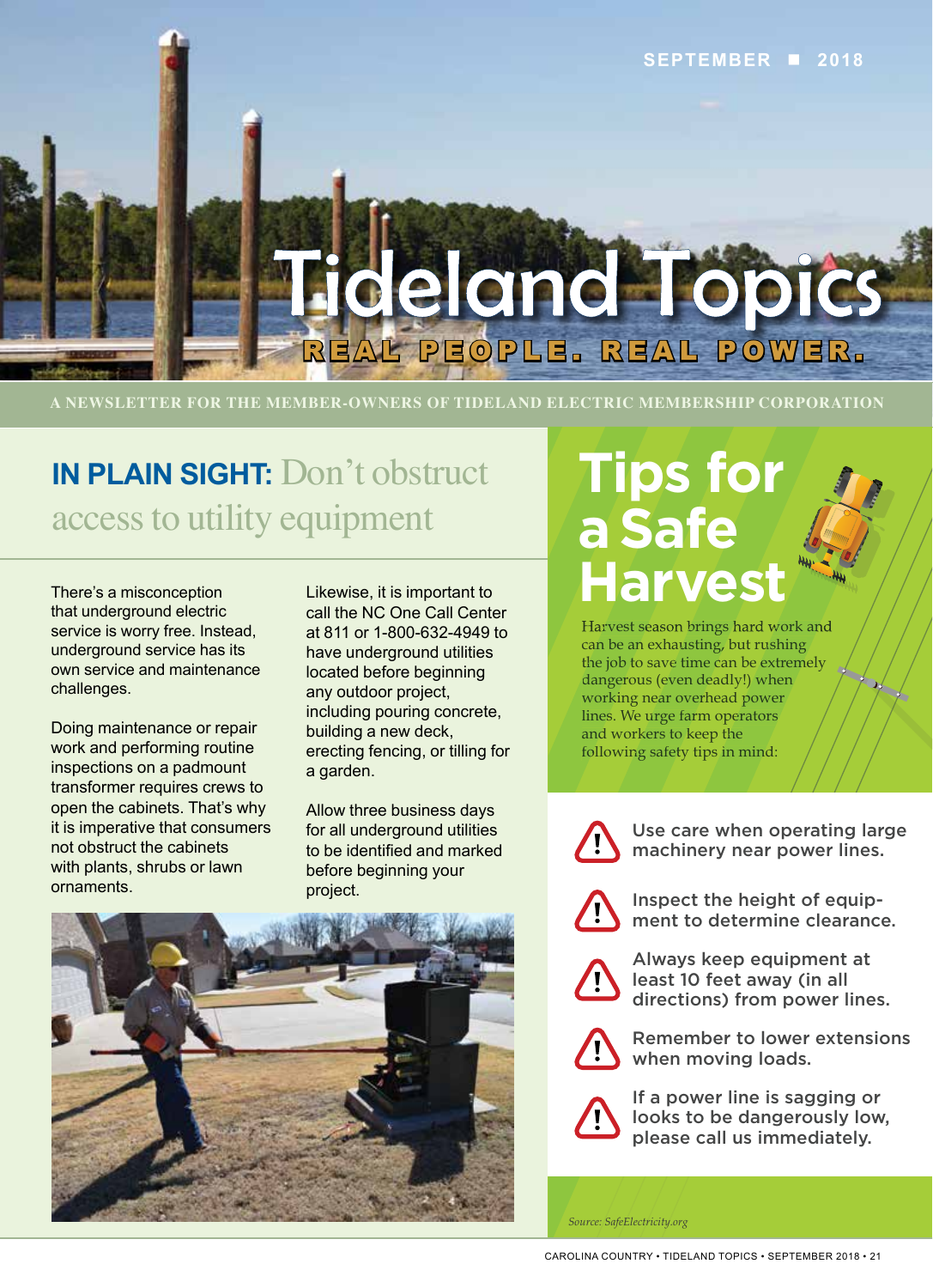

## *Message to our Member-Owners: Peak hurricane season*

### **Right-of-Way Maintenance Update**

In September, Lucas Tree Experts will be wrapping up tree trimming in Lowland and Hobucken. They will then begin work on the Craven County circuit including Tunstall Swamp Road, Aurora Road and Hills Neck Road.

Right-of-way spraying resumes in September.

Please support our tree trimming efforts. Trees are the number one cause of outages. Working together we can improve system reliability.

Last year was the seventh most-active hurricane season in the historical record dating back to 1851, and was the most-active season since 2005. In fact, September 2017, featuring Category 5 hurricanes Irma and Maria and Category 4 Hurricane Jose, was the mostactive month of any Atlantic hurricane season on record.

In May 2017, meteorologists were issuing warnings, not about specific storms, but rather complacency. They worried that the length between severe storms would result in a lack of preparation and an unwillingness to heed official forecasts. In fact, past forecasting misses can play a role in boosting complacency. However, improvements in technology and computer modeling made last year's storm track forecasts the most accurate since modern mapping of tropical cyclones began nearly 50 years ago.

These high-quality forecasts can and should save lives, but only do so when warnings are heeded. There will always be those who bemoan having evacuated only to return to home to a neighborhood left unscathed. More troubling though as those who stay behind and then plead to be rescued from either

the raging storm itself or the miserable aftermath.

And while tracking models have improved, meteorologists say forecasting rapid intensification of storms remains a challenge. Of an estimated 40 incidents of rapid intensification, just six were accurately forecast according to the National Hurricane Center. So the storm you hunker down for could be very different than the storm that actually arrives.

Because Tidelanders must contend with both tropical disturbances and nor'easters, perhaps we are all more storm ready than our counterparts in Florida or Texas. I certainly hope so.

If you are new to Tideland territory and have not had to navigate a major coastal weather event, I encourage you to talk with your neighbors or local emergency management officials to learn what you can do to be prepared for a storm and how to cope in its aftermath.

For preparedness tips related to electric service and emergency generator operation please visit our online storm center at www.tidelandemc.com.

## **TRACKING SEVERE WEATHER FROM WITHIN THE TRENCHES**

At Tideland EMC our Dispatch Center allows us to anticipate, mitigate and recover from major storm events faster. From grid hardening, to mobile and outage management solutions, our technology, automation, and strategic rapid repair & recovery strategies leads to more reliable systems, communication, and member satisfaction.

### To report an outage, call us at 1.800.882.1001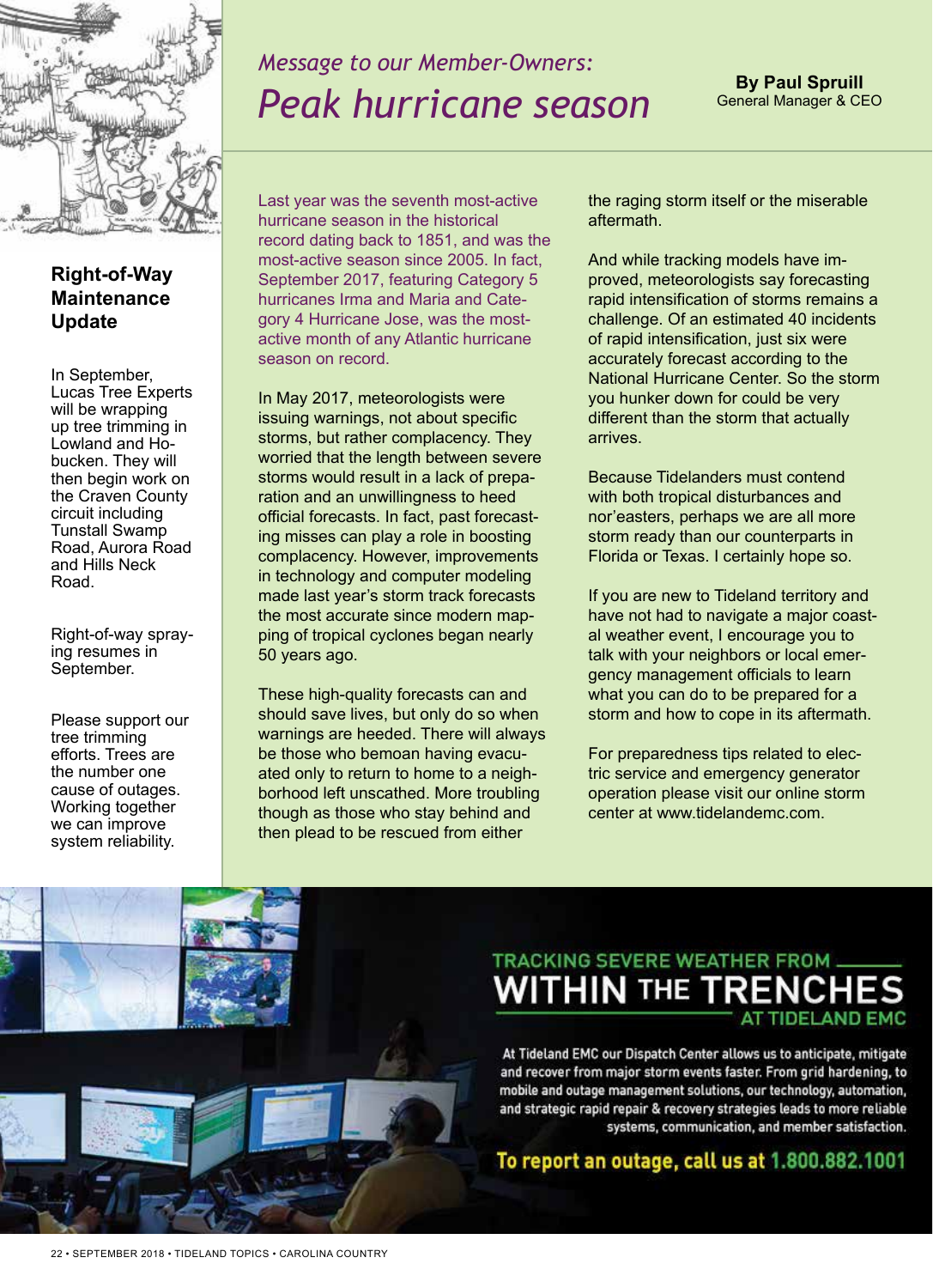## OVER THE RIVER AND THROUGH THE WOODS:

## **How power gets to you**



Tideland is unique in that we have three different transmission providers serving our eight delivery point substations. North of the Pamlico River transmission is provided by Dominion Resources. South of the Pamlico, Duke Energy Progress is our transmission link. And at Ocracoke, we rely on Cape Hatteras Electric Cooperative for transmission from Oregon Inlet to Hatteras.

Beyond those delivery point substations, we have nine distribution substations.

For example, the Pantego delivery point feeds the Mattamuskeet substation, which in turn, feeds the Swindell Fork, Fairfield and Engelhard distribution substations. The Pantego delivery point also feeds our Sidney and Ponzer substations. South of the Pamlico, our Silver Hill delivery point in Grantsboro provides service to the Arapahoe substation.

We'll share a map of those substations next month or you can find them online at our storm center at www.tidelandemc.com

# **YOUR**

We do our best to avoid power outages, but unfortunately, Mother Nature occasionally has different plans. Stay ahead of the storm by stocking your pantry with a variety of non-perishable items.

Set these items aside for extended outages only, and your storm prep will be a breeze!

- **BEANS**
- **CANNED FRUIT**
- **CANNED TUNA**
- **CANNED VEGETABLES**
- $\cdot$  CEREAL
- **DRIED FRUITS**
- DRIED MEATS/JERKY
- **GRAHAM CRACKERS**
- PASTA
- RICE



## EASONS<br>DNVERT<br>:SDIENTI<br>FLEXPAY<br>FLEXPAY **REASONS TO CONVERT TO RESDIENTIAL FLEXPAY**

## **1.**

**No security deposit or credit check required to establish service**

> **2. Convert an**

**existing security deposit into an immediate energy prepayment**

**3.**

**No more electric bills. Ever. Seriously. We're not joking!** 

**4.**

**No late fees, disconnect or reconnect fees. Ever. Honestly! It's the truth.** 

## **5.**

**Demonstrated reduction in energy consumption between 7 and 12 percent. Turns out when you know how and when you use energy you tend to save.** 

**Learn more about FlexPay @ tidelandemc.com**